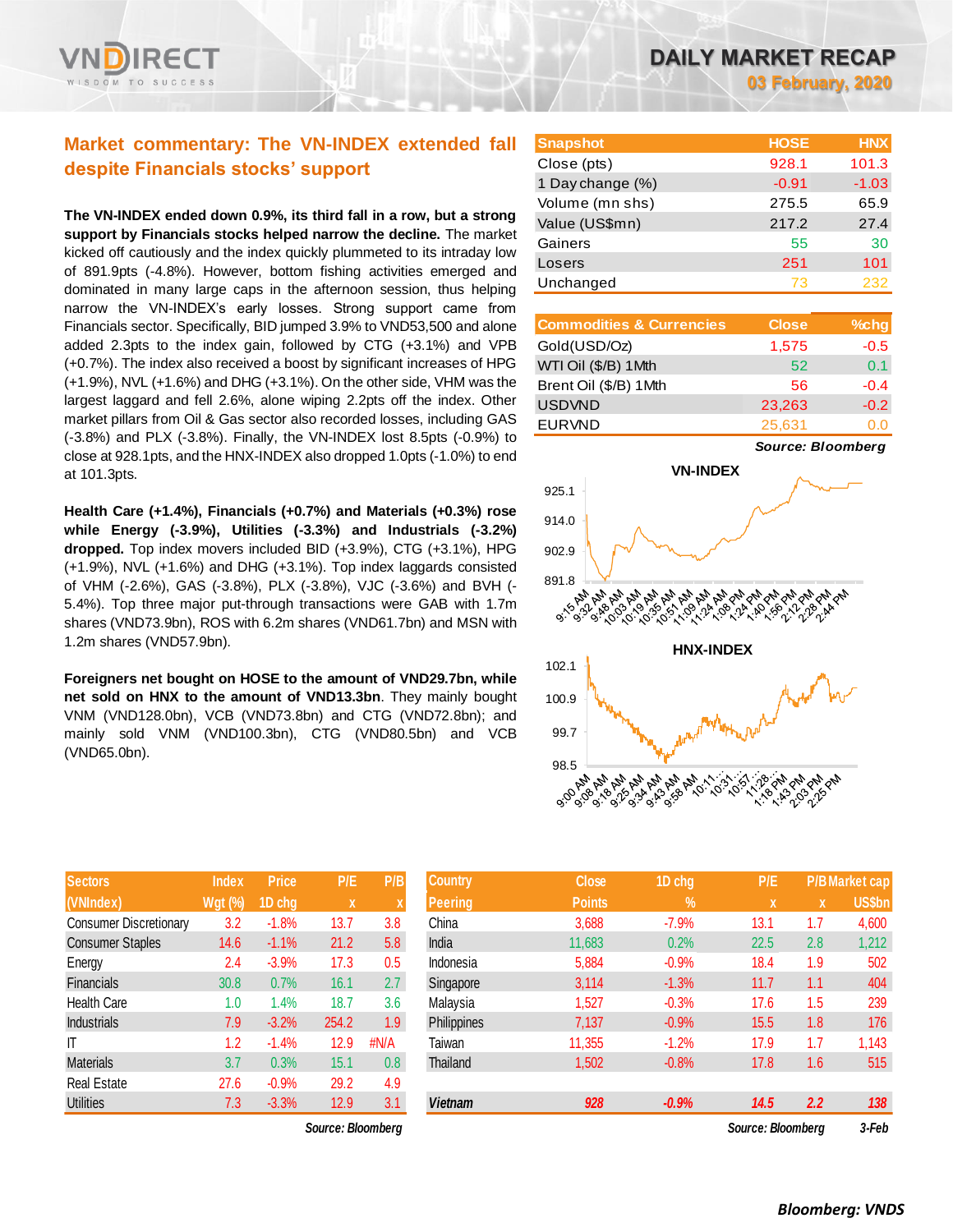

### **Market News**

**China oil demand said to have plunged 20% on virus lockdown**. Chinese oil demand has dropped by about three million barrels a day, or 20% of total consumption, as the coronavirus squeezes the economy, according to people with inside knowledge of the country's energy industry. The drop is probably the largest demand shock the oil market has suffered since the global financial crisis of 2008 to 2009, and the most sudden since the Sept. 11 attacks. It could force the hand of OPEC and its allies, which are considering an emergency meeting to cut production and staunch the decline in prices, which are headed for the lowest close in four months. China is the world's largest oil importer, after surpassing the U.S. in 2016, so any change in consumption has an outsize impact on the global energy market. The country consumes about 14m barrels a day -- equivalent to the combined needs of France, Germany, Italy, Spain, the U.K., Japan and South Korea. The price of Brent, the global oil benchmark, has fallen more than 10% since Jan. 20, when financial markets first took notice of the magnitude of the health crisis in China. The April contract extended losses in Asian trade on Monday, dropping 0.4% to US\$56.4 a barrel in London as of 1:16 p.m. in Singapore. West Texas Intermediate was steady near the lowest close since August after falling 2.2% earlier. *(Bloomberg)*

**Registered capital at major state-run Vietnam banks to be raised in Q1**. All four major state-run banks, including Vietcombank, Vietinbank, Agribank and BIDV, are expected to qualify for Basel II standards in 2020. The Vietnamese government plans to raise registered capital of two major staterun banks Vietcombank and Vietinbank by around VND10tr (US\$432.32m) right in the first quarter of 2020, according to Deputy Prime Minister Vuong Dinh Hue. In case of Agribank, the lender's taxable profit in 2020 would be used to increase its registered capital, Hue said at a meeting with senior leaders of Hanoi-based Military Bank (MB Bank) on January 30. Hue suggested MB Bank consider solutions to increase the bank's registered capital. It is one of the first three banks in Vietnam qualified for requirements on capital adequacy ratio (CAR) under Basel II standards. In a meeting last December, Hue expected all four major state-run banks, including Vietcombank, Vietinbank, Agribank and BIDV, to qualify for Basel II standards in 2020. By the end of 2020, all commercial banks are required to qualify for Basel II standards, a condition for local lenders to expand their respective credit growth limit and increase registered capital. To date, only 16 out of 38 local banks are able to meet the Basel II standards. As of present, the respective CAR of Vietcombank, BIDV, Vietinbank and Aribank is approaching the minimum requirement of around 8% for Basel II, while the total assets and outstanding loans at these four banks account for nearly 50% of the total in the country's banking system. Meeting with President of global private equity firm Warburg Pincus Timothy F.Geithner on December 17, 2019, Hue said the government would consider reducing its ownership at these banks to 65% by 2025. The move would be part of the government's efforts to open the financial market to foreign investors, particularly in financial services, in compliance with Vietnam's commitments in multilateral and bilateral trade agreements, Hue stressed. In a government press conference last November, Nguyen Thi Hong, State Bank of Vietnam deputy governor, said without a permission to increase registered capital, these lenders would have to limit or even suspend lending. This would cause negative impacts on the economy, as a major source for investment capital in Vietnam comes from banks' credit. *(Vietnamnet.vn)*

### **Notable Corporate Events**

**Ha Do Group Joint Stock Company (HDG VN HOSE) – M&A Activities:** HDG will buy back all the stakes of Surya Prakash Vietnam Energy Company, thus acquiring the latter's SP Infra 1 50 megawatt solar power plant (50MW), the company said. *(ndh.vn)*

*<to be continued>*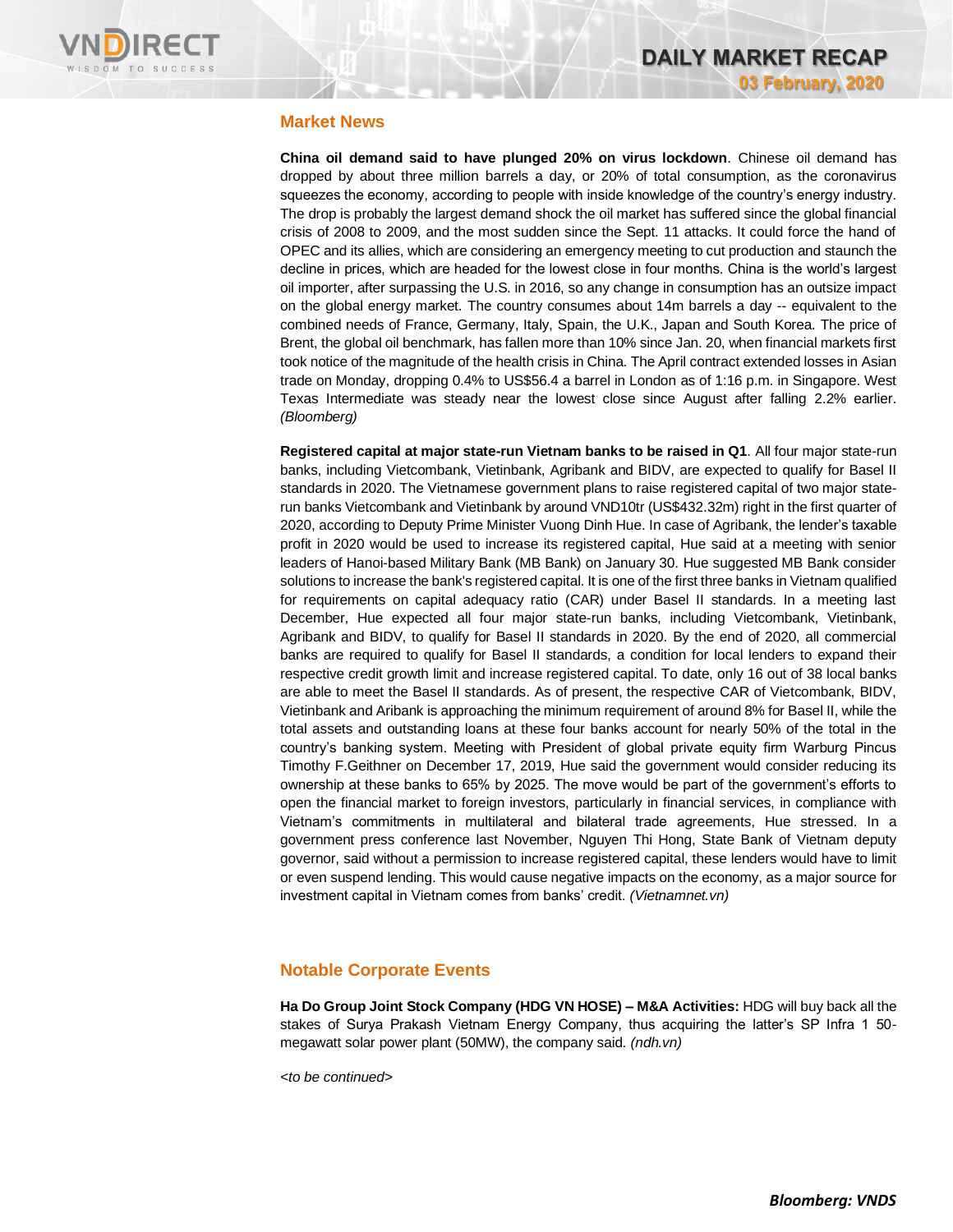### VI RECT WISDOM TO SUCCESS

# **DAILY MARKET RECAP**

**03 February, 2020**

# **COVERAGE SUMMARY**

| Ticker          | <b>Close price</b> | <b>Adjusted target</b><br>price | <b>Dividend yield</b> | <b>Potential return</b> | <b>Rating</b> | <b>Latest report</b> |
|-----------------|--------------------|---------------------------------|-----------------------|-------------------------|---------------|----------------------|
| PC <sub>1</sub> | 15,650             | 24,500                          | 0.0%                  | 56.5%                   | <b>ADD</b>    | Link                 |
| <b>LPB</b>      | 7,200              | 10,000                          | 0.0%                  | 38.9%                   | ADD           | Link                 |
| <b>NLG</b>      | 25,800             | 39,600                          | 1.9%                  | 55.4%                   | <b>ADD</b>    | Link                 |
| <b>ACV</b>      | 58,700             | 105,000                         | 0.0%                  | 78.9%                   | ADD           | Link                 |
| <b>DPM</b>      | 11,150             | 15,800                          | 8.7%                  | 50.4%                   | ADD           | Link                 |
| QNS             | 27,000             | 44,300                          | 1.9%                  | 65.9%                   | ADD           | Link                 |
| <b>LTG</b>      | 18,000             | 27,300                          | 8.9%                  | 60.5%                   | <b>ADD</b>    | Link                 |
| VCB             | 88,700             | 92,200                          | 0.9%                  | 4.8%                    | <b>HOLD</b>   | Link                 |
| <b>MBB</b>      | 20,350             | 34,300                          | 2.9%                  | 71.5%                   | <b>ADD</b>    | Link                 |
| <b>VPB</b>      | 22,600             | 21,200                          | 0.0%                  | $-6.2%$                 | <b>HOLD</b>   | Link                 |
| <b>TCM</b>      | 20,000             | 28,200                          | 2.6%                  | 43.6%                   | ADD           | Link                 |
| HPG             | 24,550             | 29,700                          | 0.0%                  | 21.0%                   | ADD           | Link                 |
| <b>PVT</b>      | 13,150             | 21,000                          | 8.0%                  | 67.6%                   | <b>ADD</b>    | $Link$               |
| <b>STK</b>      | 17,600             | 22,400                          | 8.5%                  | 35.8%                   | ADD           | Link                 |
| <b>AAA</b>      | 10,700             | 25,300                          | 19.0%                 | 155.4%                  | <b>ADD</b>    | $Link$               |
| <b>PNJ</b>      | 82,800             | 88,000                          | 2.8%                  | 9.0%                    | <b>HOLD</b>   | Link                 |
| <b>KDH</b>      | 24,700             | 28,300                          | 2.0%                  | 16.6%                   | <b>ADD</b>    | Link                 |
| <b>DCM</b>      | 5,680              | 8,900                           | 15.8%                 | 72.5%                   | ADD           | Link                 |
| <b>VTP</b>      | 115,500            | 111,000                         | 1.3%                  | $-2.6%$                 | <b>HOLD</b>   | Link                 |
| ACB             | 22,600             | 30,400                          | 4.4%                  | 38.9%                   | ADD           | Link                 |
| GAS             | 83,200             | 105,700                         | 6.9%                  | 34.0%                   | ADD           | <b>Link</b>          |
| <b>PVS</b>      | 15,600             | 24,100                          | 4.5%                  | 59.0%                   | <b>ADD</b>    | Link                 |
| <b>PVD</b>      | 12,500             | 19,600                          | 0.0%                  | 56.8%                   | ADD           | <b>Link</b>          |
| <b>MSH</b>      | 40,900             | 66,600                          | 8.9%                  | 71.8%                   | <b>ADD</b>    | <b>Link</b>          |
| <b>MWG</b>      | 108,800            | 170,600                         | 1.4%                  | 58.2%                   | <b>ADD</b>    | Link                 |
| <b>POW</b>      | 9,990              | 18,334                          | 0.0%                  | 83.5%                   | ADD           | Link                 |
| тсв             | 21,450             | 27,400                          | 0.0%                  | 27.7%                   | ADD           | Link                 |
| <b>PPC</b>      | 24,900             | 27,879                          | 10.1%                 | 22.0%                   | <b>ADD</b>    | Link                 |
| <b>VIB</b>      | 17,100             | 21,200                          | 2.9%                  | 26.9%                   | ADD           | $Link$               |
| KBC             | 14,600             | 17,500                          | 6.8%                  | 26.7%                   | ADD           | Link                 |
| <b>VNM</b>      | 108,300            | 155,600                         | 4.2%                  | 47.9%                   | ADD           | $Link$               |
| <b>VHM</b>      | 85,200             | 104,300                         | 1.2%                  | 23.6%                   | ADD           | Link                 |
| <b>VJC</b>      | 125,500            | 142,200                         | 2.4%                  | 15.7%                   | <b>HOLD</b>   | Link                 |
| <b>VHC</b>      | 32,500             | 50,200                          | 0.0%                  | 54.5%                   | ADD           | Link                 |
| <b>VRE</b>      | 30,200             | 43,900                          | 0.0%                  | 45.4%                   | <b>ADD</b>    | Link                 |
| <b>GMD</b>      | 18,950             | 29,500                          | 7.7%                  | 63.4%                   | ADD           | Link                 |
| <b>DBC</b>      | 19,000             | 30,700                          | 2.7%                  | 64.3%                   | ADD           | Link                 |
| <b>FPT</b>      | 51,500             | 74,000                          | 3.9%                  | 47.6%                   | ADD           | Link                 |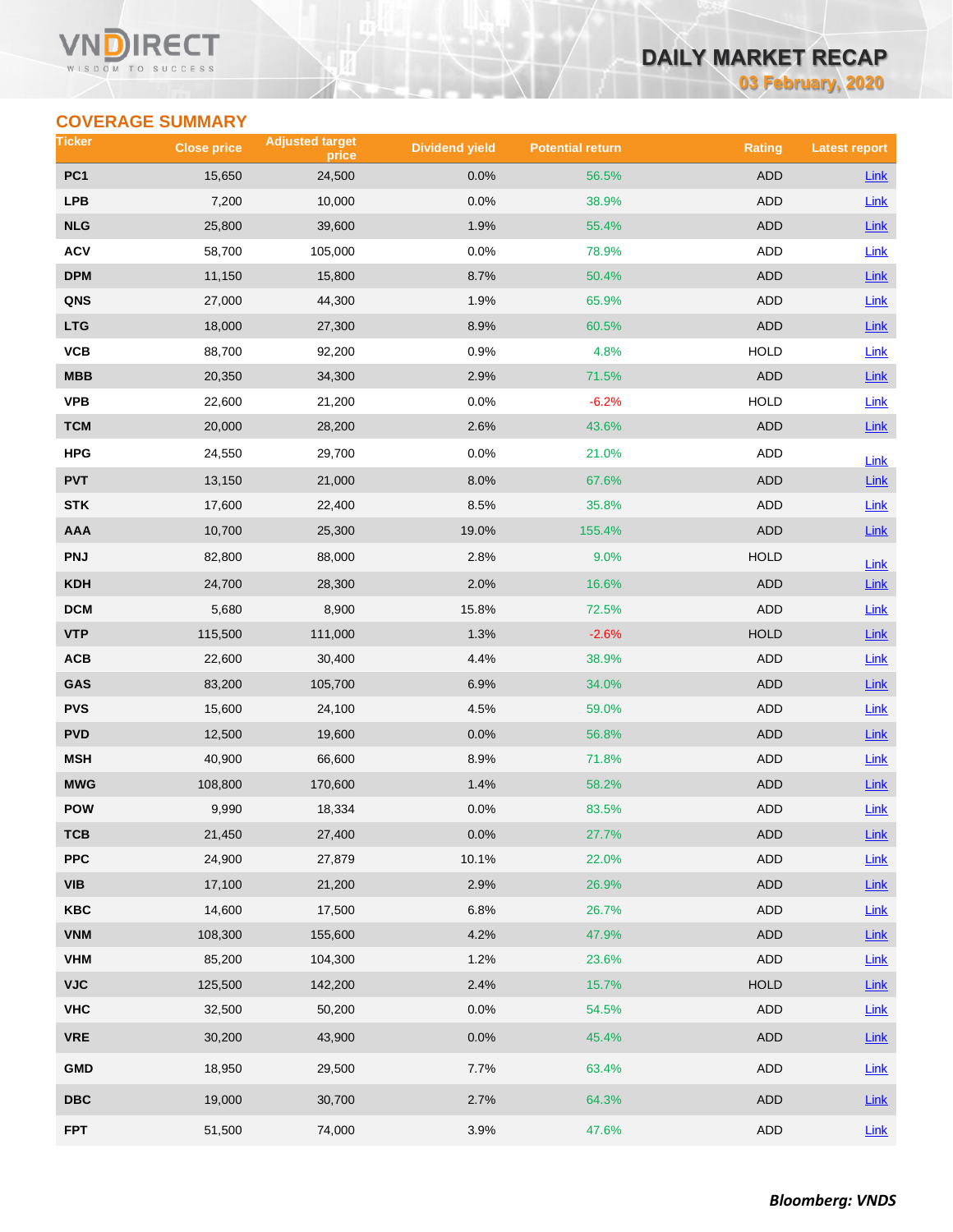# **MARKET MOVEMENTS**

WISDOM TO SUCCESS

ECT

|                    |              | <b>HOSE</b> |         |         |              | <b>HNX</b>         |              |       |         |         |            |
|--------------------|--------------|-------------|---------|---------|--------------|--------------------|--------------|-------|---------|---------|------------|
| <b>Top gainers</b> |              |             |         |         | <b>VND</b>   | <b>Top gainers</b> |              |       |         |         | <b>VND</b> |
| <b>Ticker</b>      | Last         | Chg         | $%$ chg | Vol.    | <b>Index</b> | <b>Ticker</b>      | Last         | Chg   | $%$ chg | Vol.    | Index      |
|                    | <b>Price</b> |             |         |         | impact       |                    | <b>Price</b> |       |         |         | impact     |
| <b>CMX</b>         | 15,300       | 1.000       | 6.99    | 117.300 | 0.004        | <b>ACM</b>         | 600          | 100   | 20.00   | 697.300 | 0.005      |
| <b>DIC</b>         | 3,240        | 210         | 6.93    | .60MLN  | 0.002        | BII                | 800          | 100   | 14.29   | 356,800 | 0.004      |
| <b>JVC</b>         | 3.710        | 240         | 6.92    | 831.970 | 0.008        | VIG                | 800          | 100   | 14.29   | 423.500 | 0.003      |
| <b>GAB</b>         | 47,250       | 3,050       | 6.90    | 208,900 | 0.012        | <b>SPI</b>         | 1,000        | 100   | 11.11   | 422,700 | 0.002      |
| PGD                | 32,800       | 2,100       | 6.84    | 9,940   | 0.055        | <b>DNM</b>         | 11,000       | 1,000 | 10.00   | 9,200   | 0.003      |

| <b>Top losers</b> |              |          |         |         | <b>VND</b>   |
|-------------------|--------------|----------|---------|---------|--------------|
| <b>Ticker</b>     | Last         | Cha      | $%$ chq | Vol.    | <b>Index</b> |
|                   | <b>Price</b> |          |         |         | impact       |
| <b>APC</b>        | 18,600       | $-1,400$ | $-7.00$ | 11,960  | $-0.005$     |
| <b>ANV</b>        | 17,950       | $-1,350$ | $-6.99$ | 101,040 | $-0.050$     |
| <b>DPG</b>        | 25.950       | $-1,950$ | $-6.99$ | 119.450 | $-0.026$     |
| <b>DLG</b>        | 1,600        | $-120$   | $-6.98$ | 8.13MLN | $-0.010$     |
| <b>TDM</b>        | 22,000       | $-1,650$ | $-6.98$ | 234.740 | $-0.046$     |

|               | <b>Top index movers</b> |       |      |               | <b>VND</b>   |
|---------------|-------------------------|-------|------|---------------|--------------|
| <b>Ticker</b> | Last                    | Cha   | %chq | Vol.          | <b>Index</b> |
|               | <b>Price</b>            |       |      |               | impact       |
| <b>BID</b>    | 53,500                  | 2,000 | 3.88 | 1.56MLN       | 2.343        |
| <b>CTG</b>    | 25,150                  | 750   |      | 3.07 13.87MLN | 0.813        |
| <b>HPG</b>    | 24.550                  | 450   |      | 1.87 12.08MLN | 0.362        |
| <b>NVL</b>    | 56,000                  | 900   | 1.63 | 587,350       | 0.249        |
| <b>DHG</b>    | 102,600                 | 3,100 | 3.12 | 152,290       | 0.118        |

| <b>Top index laggers</b> |              |          |         |         | <b>VND</b>   |
|--------------------------|--------------|----------|---------|---------|--------------|
| <b>Ticker</b>            | Last         | Cha      | %chq    | Vol.    | <b>Index</b> |
|                          | <b>Price</b> |          |         |         | impact       |
| <b>VHM</b>               | 85.200       | $-2.300$ | $-2.63$ | 755.310 | $-2.244$     |
| <b>GAS</b>               | 83,200       | $-3,300$ | $-3.82$ | 565,980 | $-1.840$     |
| <b>PLX</b>               | 51,000       | $-2,000$ | $-3.77$ | 594,560 | $-0.754$     |
| <b>VJC</b>               | 125,500      | $-4,700$ | $-3.61$ | 1.09MLN | $-0.742$     |
| <b>BVH</b>               | 55,600       | $-3,200$ | $-5.44$ | 270,730 | $-0.692$     |

| Top liquidity |              |          |         |         | <b>VND</b> | <b>Top liquidity</b> |              |          |         |                   | <b>VND</b>   |
|---------------|--------------|----------|---------|---------|------------|----------------------|--------------|----------|---------|-------------------|--------------|
| Ticker        | Last         | Chg      | $%$ chg | Val.    | Index      | <b>Ticker</b>        | Last         | Chg      | $%$ chg | Val.              | <b>Index</b> |
|               | <b>Price</b> |          |         | (VNDbn) | impact     |                      | <b>Price</b> |          |         | (VNDbn)           | impact       |
| <b>CTG</b>    | 25.150       | 750      | 3.07    | 340     | 0.813      | <b>SHB</b>           | 7.900        | 400      | 5.33    | 210               | 0.446        |
| <b>MBB</b>    | 20,350       | $-450$   | $-2.16$ | 290     | $-0.311$   | <b>ACB</b>           | 22,600       | $-400$   | $-1.74$ | 98                | $-0.650$     |
| <b>HPG</b>    | 24.550       | 450      | .87     | 285     | 0.362      | <b>PVS</b>           | 15.600       | $-700$   | $-4.29$ | 68                | $-0.172$     |
| <b>VNM</b>    | 108,300      | $-200$   | $-0.18$ | 239     | $-0.101$   | <b>VCS</b>           | 64.500       | $-1,000$ | $-1.53$ | 30                | $-0.033$     |
| <b>MWG</b>    | 108,800      | $-2,000$ | $-1.81$ | 208     | $-0.258$   | <b>AMV</b>           | 22,000       | 0        | 0.00    | 24                | 0.000        |
|               |              |          |         |         |            |                      |              |          |         | Source: Bloomberg |              |

*Source: Bloomberg*

|                    | <b>HNX</b>   |       |       |         |              |  |  |  |  |  |  |
|--------------------|--------------|-------|-------|---------|--------------|--|--|--|--|--|--|
| <b>Top gainers</b> |              |       |       |         | <b>VND</b>   |  |  |  |  |  |  |
| <b>Ticker</b>      | Last         | Cha   | %chq  | Vol.    | <b>Index</b> |  |  |  |  |  |  |
|                    | <b>Price</b> |       |       |         | impact       |  |  |  |  |  |  |
| <b>ACM</b>         | 600          | 100   | 20.00 | 697,300 | 0.005        |  |  |  |  |  |  |
| BII                | 800          | 100   | 14.29 | 356,800 | 0.004        |  |  |  |  |  |  |
| VIG                | 800          | 100   | 14.29 | 423.500 | 0.003        |  |  |  |  |  |  |
| <b>SPI</b>         | 1,000        | 100   | 11.11 | 422,700 | 0.002        |  |  |  |  |  |  |
| <b>DNM</b>         | 11,000       | 1,000 | 10.00 | 9,200   | 0.003        |  |  |  |  |  |  |
|                    |              |       |       |         |              |  |  |  |  |  |  |

| <b>Top losers</b> |              |          |         |         | <b>VND</b>   | <b>Top losers</b> |              |          |         |         | <b>VND</b>   |
|-------------------|--------------|----------|---------|---------|--------------|-------------------|--------------|----------|---------|---------|--------------|
| Ticker            | Last         | Chg      | $%$ chg | Vol.    | <b>Index</b> | Ticker            | Last         | Chg      | $%$ chg | Vol.    | <b>Index</b> |
|                   | <b>Price</b> |          |         |         | impact       |                   | <b>Price</b> |          |         |         | impact       |
| APC               | 18.600       | $-1.400$ | $-7.00$ | 11.960  | $-0.005$     | L14               | 50,000       | $-5.500$ | $-9.91$ | 103.600 | $-0.073$     |
| ANV               | 17.950       | $-1.350$ | $-6.99$ | 101.040 | $-0.050$     | <b>VMS</b>        | 7,300        | $-800$   | $-9.88$ | 9,000   | $-0.004$     |
| DPG               | 25.950       | $-1.950$ | $-6.99$ | 119.450 | $-0.026$     | <b>CKV</b>        | 16.500       | $-1.800$ | $-9.84$ | 100     | $-0.002$     |
| <b>DLG</b>        | 1,600        | $-120$   | $-6.98$ | 8.13MLN | $-0.010$     | CAN               | 23,300       | $-2,500$ | $-9.69$ | 600     | $-0.006$     |
| TDM               | 22,000       | $-1,650$ | $-6.98$ | 234,740 | $-0.046$     | <b>HAT</b>        | 26,200       | $-2,800$ | $-9.66$ | 12,100  | $-0.004$     |

|            |                         |       |         |               | <b>VND</b>   |                         |              |       |         |               | <b>VND</b>   |
|------------|-------------------------|-------|---------|---------------|--------------|-------------------------|--------------|-------|---------|---------------|--------------|
|            | <b>Top index movers</b> |       |         |               |              | <b>Top index movers</b> |              |       |         |               |              |
| Ticker     | Last                    | Chg   | $%$ chq | Vol.          | <b>Index</b> | Ticker                  | Last         | Chg   | $%$ chg | Vol.          | <b>Index</b> |
|            | <b>Price</b>            |       |         |               | impact       |                         | <b>Price</b> |       |         |               | impact       |
| BID        | 53.500                  | 2,000 | 3.88    | 1.56MLN       | 2.343        | <b>SHB</b>              | 7.900        | 400   |         | 5.33 27.40MLN | 0.446        |
| <b>CTG</b> | 25,150                  | 750   |         | 3.07 13.87MLN | 0.813        | <b>DHT</b>              | 58,800       | 5,300 | 9.91    | 228,200       | 0.081        |
| HPG        | 24.550                  | 450   |         | 1.87 12.08MLN | 0.362        | <b>PGS</b>              | 28,900       | 900   | 3.21    | 100           | 0.030        |
| <b>NVL</b> | 56,000                  | 900   | 1.63    | 587.350       | 0.249        | SJ <sub>1</sub>         | 24,200       | 2,200 | 10.00   | 100           | 0.019        |
| <b>DHG</b> | 102,600                 | 3,100 | 3.12    | 152.290       | 0.118        | <b>API</b>              | 16,700       | 1,000 | 6.37    | 200           | 0.013        |

|            | <b>Top index laggers</b> |          |         |         | <b>VND</b>             | Top index laggers |                      |          |         |         |                        |
|------------|--------------------------|----------|---------|---------|------------------------|-------------------|----------------------|----------|---------|---------|------------------------|
| Ticker     | Last<br><b>Price</b>     | Cha      | $%$ chq | Vol.    | <b>Index</b><br>impact | Ticker            | Last<br><b>Price</b> | Chg      | $%$ chg | Vol.    | <b>Index</b><br>impact |
| VHM        | 85,200                   | $-2.300$ | $-2.63$ | 755.310 | $-2.244$               | <b>ACB</b>        | 22,600               | -400     | $-1.74$ | 4.43MLN | $-0.650$               |
| <b>GAS</b> | 83.200                   | $-3.300$ | $-3.82$ | 565.980 | $-1.840$               | <b>PVS</b>        | 15,600               | $-700$   | $-4.29$ | 4.37MLN | $-0.172$               |
| PLX        | 51.000                   | $-2.000$ | $-3.77$ | 594.560 | $-0.754$               | L14               | 50,000               | $-5.500$ | $-9.91$ | 103.600 | $-0.073$               |
| <b>VJC</b> | 125.500                  | $-4.700$ | $-3.61$ | 1.09MLN | $-0.742$               | <b>NDN</b>        | 13,900               | $-1.200$ | $-7.95$ | 916,600 | $-0.056$               |
| <b>BVH</b> | 55,600                   | $-3.200$ | $-5.44$ | 270.730 | $-0.692$               | <b>NTP</b>        | 28,500               | $-1,800$ | $-5.94$ | 107.500 | $-0.055$               |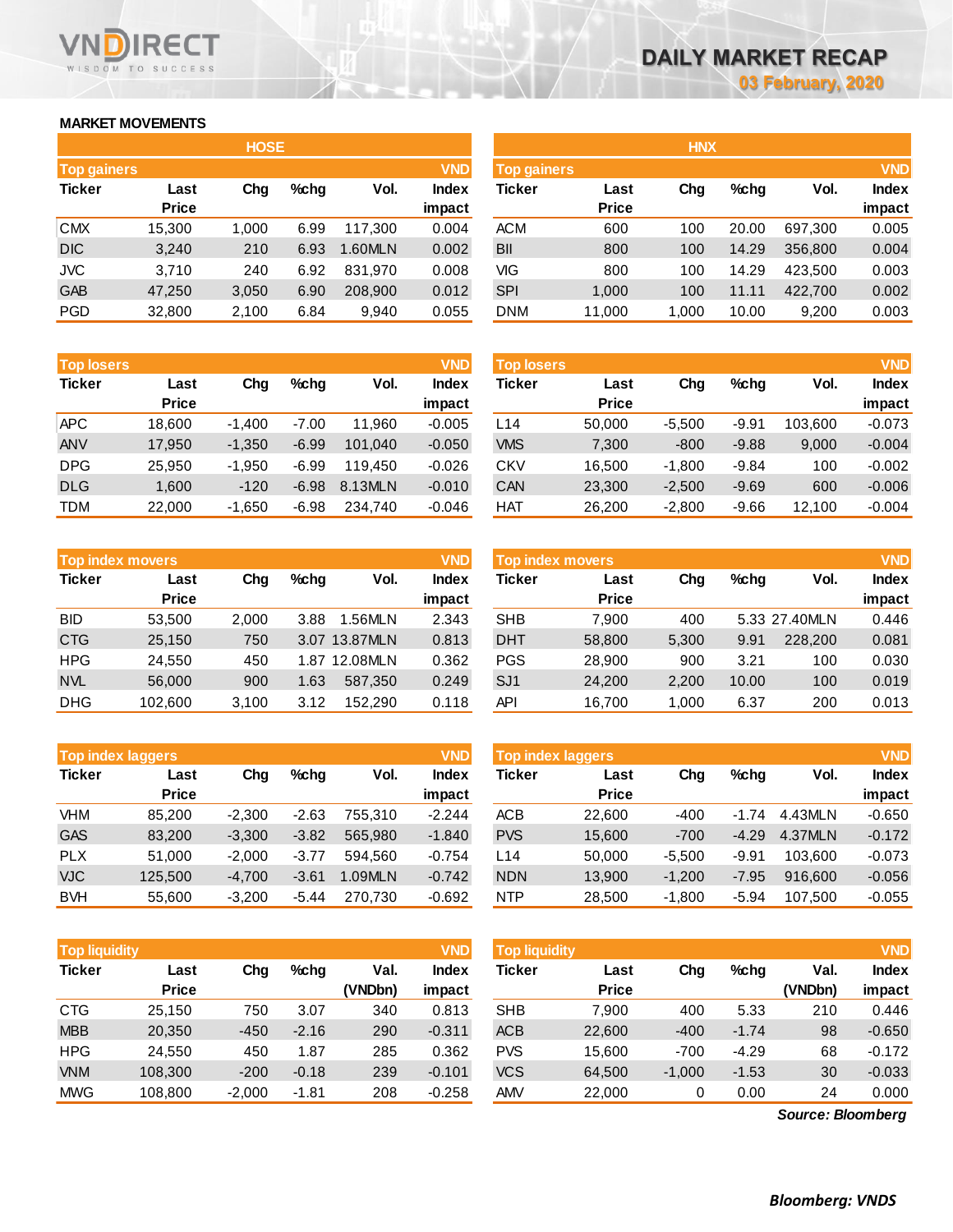

## **FOREIGN ACTIVITIES**

| <b>Volume (Mn'shs)</b> | <b>HOSE</b> | <b>HNX</b> | <b>Value (VND'bn)</b> | <b>HOSE</b> | <b>HNX</b> |
|------------------------|-------------|------------|-----------------------|-------------|------------|
| <b>BUY</b>             | 18.4        | 1.0        | <b>BUY</b>            | 689.2       | 8.6        |
| % of market            | 6.9%        | $1.6\%$    | % of market           | 14.0%       | 1.4%       |
| <b>SELL</b>            | 15.5        | 2.6        | <b>SELL</b>           | 659.5       | 22.0       |
| % of market            | 5.8%        | $3.9\%$    | % of market           | 13.4%       | 3.4%       |
| <b>NET BUY (SELL)</b>  | 2.9         | (1.5)      | <b>NET BUY (SELL)</b> | 29.7        | (13.3)     |

*Source: HSX, HNX*





| <b>YTD ACCUMULATION</b> |             |            |                       |             |                            |
|-------------------------|-------------|------------|-----------------------|-------------|----------------------------|
| <b>Volume (MIn'shs)</b> | <b>HOSE</b> | <b>HNX</b> | <b>Value (VND'bn)</b> | <b>HOSE</b> | <b>HNX</b>                 |
| <b>BUY</b>              | 315.5       | 6.2        | <b>BUY</b>            | 12,300.7    | 67.3                       |
| % of market             | 9.3%        | $1.1\%$    | % of market           | 17.2%       | 0.0%                       |
| <b>SELL</b>             | 294.3       | 11.6       | <b>SELL</b>           | 10.497.9    | 115.4                      |
| % of market             | 8.6%        | 2.1%       | % of market           | 14.7%       | 0.1%                       |
| <b>NET BUY (SELL)</b>   | 21.1        | (5.4)      | <b>NET BUY (SELL)</b> | 1,803       | (48.1)<br>Source: HSX, HNX |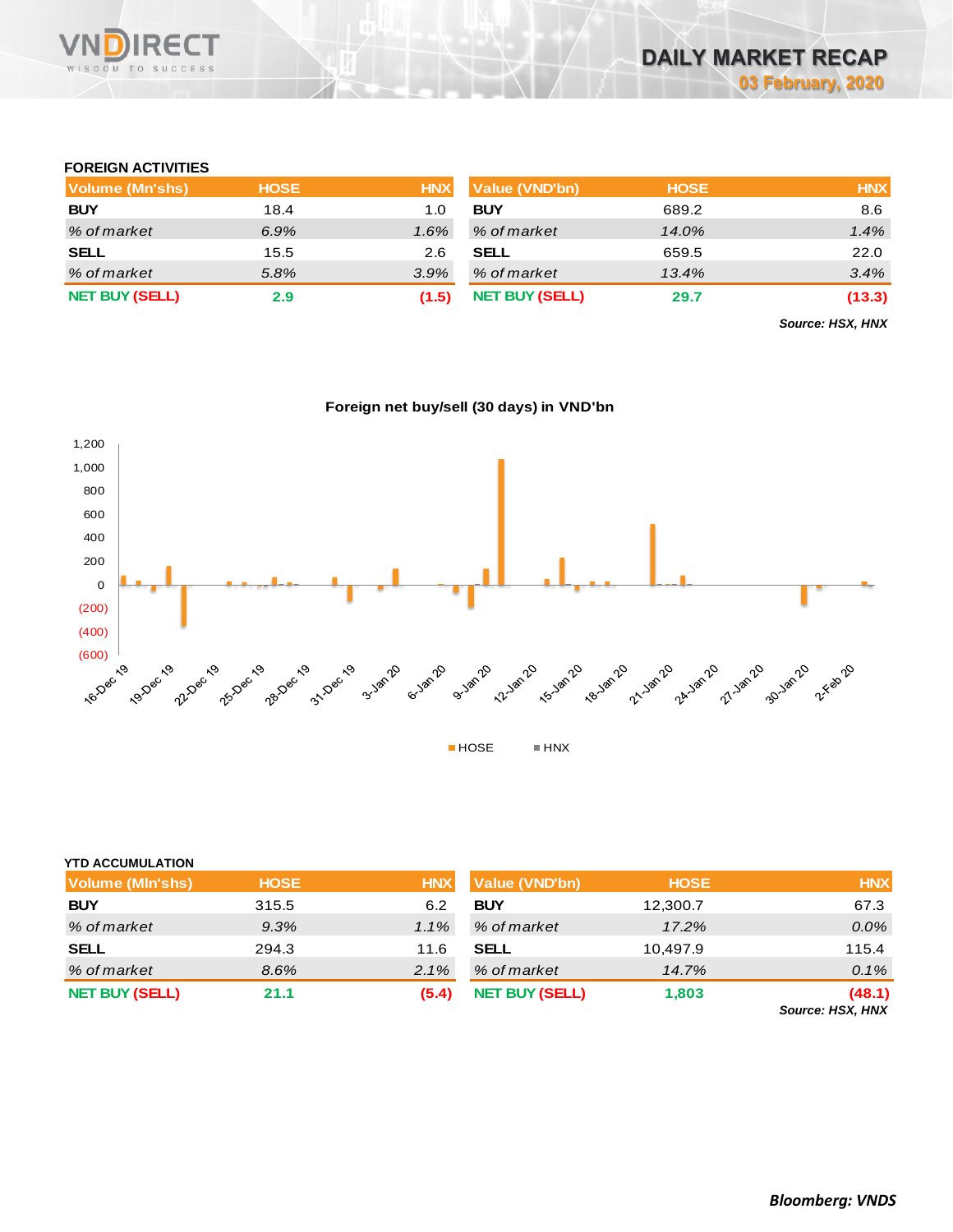# **FOREIGN ACTIVITIES**

WISDOM TO SUCCESS

**VN** 

**RECT** 

|            |                               | <b>HOSE</b> |         |       |                 | <b>HNX</b>                    |               |        |         |       |                 |  |
|------------|-------------------------------|-------------|---------|-------|-----------------|-------------------------------|---------------|--------|---------|-------|-----------------|--|
|            | Top buy by foreigners (value) |             |         |       | VND'bn          | Top buy by foreigners (value) |               |        |         |       |                 |  |
| Ticker     | Last<br>Price                 | Chg         | %chg    | Value | Index<br>impact | Ticker                        | Last<br>Price | Chg    | %chg    | Value | Index<br>impact |  |
| WМ         | 108,300                       | $-200$      | $-0.18$ | 128.0 | $-0.101$        | CEO                           | 8,400         | 0      | 0.00    | 1.6   | 0.000           |  |
| ΧCΒ        | 88,700                        | 0           | 0.00    | 73.8  | 0.000           | AMV                           | 22,000        | 0      | 0.00    | 1.2   | 0.000           |  |
| CTG        | 25,150                        | 750         | 3.07    | 72.8  | 0.813           | TIG                           | 5,700         | -500   | $-8.06$ | 1.0   | 0.000           |  |
| <b>VHM</b> | 85,200                        | $-2,300$    | $-2.63$ | 63.0  | $-2.244$        | <b>SHS</b>                    | 6,800         | $-300$ | $-4.23$ | 0.9   | 0.000           |  |
| <b>HPG</b> | 24,550                        | 450         | 1.87    | 46.9  | 0.362           | <b>SHB</b>                    | 7,900         | 400    | 5.33    | 0.6   | 0.000           |  |

|            | Top sell by foreigners (value) |          |          |       | VND'bn         | Top sell by foreigners (value) | VND'bn        |          |         |       |                 |
|------------|--------------------------------|----------|----------|-------|----------------|--------------------------------|---------------|----------|---------|-------|-----------------|
| Ticker     | Last<br>Price                  | Chg      | %chg     | Value | hdex<br>impact | Ticker                         | Last<br>Price | Chg      | %chg    | Value | Index<br>impact |
| <b>WM</b>  | 108,300                        | $-200$   | $-0.18$  | 100.3 | $-0.101$       | <b>SHB</b>                     | 7,900         | 400      | 5.33    | 14.8  | 0.000           |
|            |                                |          |          |       |                |                                |               |          |         |       |                 |
| CTG        | 25,150                         | 750      | 3.07     | 80.5  | 0.813          | PVS                            | 15,600        | -700     | $-4.29$ | 2.2   | 0.000           |
| ΧCΒ        | 88,700                         | O        | $0.00\,$ | 65.0  | 0.000          | N TP                           | 28,500        | $-1,800$ | $-5.94$ | 1.6   | 0.000           |
| <b>VHM</b> | 85,200                         | $-2,300$ | $-2.63$  | 48.3  | $-2.244$       | <b>SHS</b>                     | 6,800         | -300     | $-4.23$ | 0.6   | 0.000           |
| MC         | 114,800                        | 0        | 0.00     | 45.6  | 0.000          | TNG                            | 14,600        | -900     | $-5.81$ | 0.4   | 0.000           |

|            | Top net buy by foreigners (value) |          |         |       | VND'bn          | Top net buy by foreigners (value) |               |        |         |       | <b>VND</b> 'bn  |
|------------|-----------------------------------|----------|---------|-------|-----------------|-----------------------------------|---------------|--------|---------|-------|-----------------|
| Ticker     | Last<br>Price                     | Chg      | %chg    | Value | Index<br>impact | Ticker                            | Last<br>Price | Chg    | %chg    | Value | Index<br>impact |
| WM         | 108,300                           | $-200$   | $-0.18$ | 27.7  | $-0.101$        | CEO                               | 8,400         | 0      | 0.00    | 1.6   | 0.000           |
| E1VFVN30   | 13,970                            | $-180$   | $-1.27$ | 20.8  | 0.000           | TIG                               | 5,700         | -500   | $-8.06$ | 0.9   | 0.000           |
| <b>VHM</b> | 85,200                            | $-2,300$ | $-2.63$ | 14.8  | -2.244          | AΜV                               | 22,000        | ۵      | 0.00    | 0.9   | 0.000           |
| GAS        | 83,200                            | $-3,300$ | $-3.82$ | 14.4  | $-1.840$        | LAS                               | 5,800         | -200   | $-3.33$ | 0.5   | 0.000           |
| <b>HDB</b> | 27,000                            | 0        | 0.00    | 13.2  | 0.000           | <b>NRC</b>                        | 9,900         | $-200$ | $-1.98$ | 0.3   | 0.000           |

|            | Top net sell by foreigners (value) |          |         |         | VND'bn                 | Top net sell by foreigners (value) |               | VND'bn   |         |          |        |
|------------|------------------------------------|----------|---------|---------|------------------------|------------------------------------|---------------|----------|---------|----------|--------|
| Ticker     | Last<br>Price                      | Chg      | %chg    | Value   | <b>Index</b><br>impact | Ticker                             | Last<br>Price | Chg      | %chg    | Value    | Index  |
|            |                                    |          |         |         |                        |                                    |               |          |         |          | impact |
| мc         | 125,500                            | $-4,700$ | $-3.61$ | $-31.4$ | $-0.742$               | SHB                                | 7,900         | 400      | 5.33    | $-14.18$ | 0.000  |
| MC         | 114,800                            | 0        | 0.00    | $-25.3$ | 0.000                  | PVS                                | 15,600        | $-700$   | $-4.29$ | $-2.18$  | 0.000  |
| <b>PLX</b> | 51,000                             | $-2,000$ | $-3.77$ | $-15.3$ | $-0.754$               | N TP                               | 28,500        | $-1,800$ | $-5.94$ | $-1.51$  | 0.000  |
| CTG        | 25,150                             | 750      | 3.07    | -7.7    | 0.813                  | DHT                                | 58,800        | 5,300    | 9.91    | $-0.33$  | 0.000  |
| MSN        | 50,000                             | $-100$   | $-0.20$ | -7.2    | $-0.034$               | vcs                                | 64,500        | $-1,000$ | $-1.53$ | $-0.25$  | 0.000  |

 $3-Feb-20$ 

Source: Bloomberg, HOSE, HNX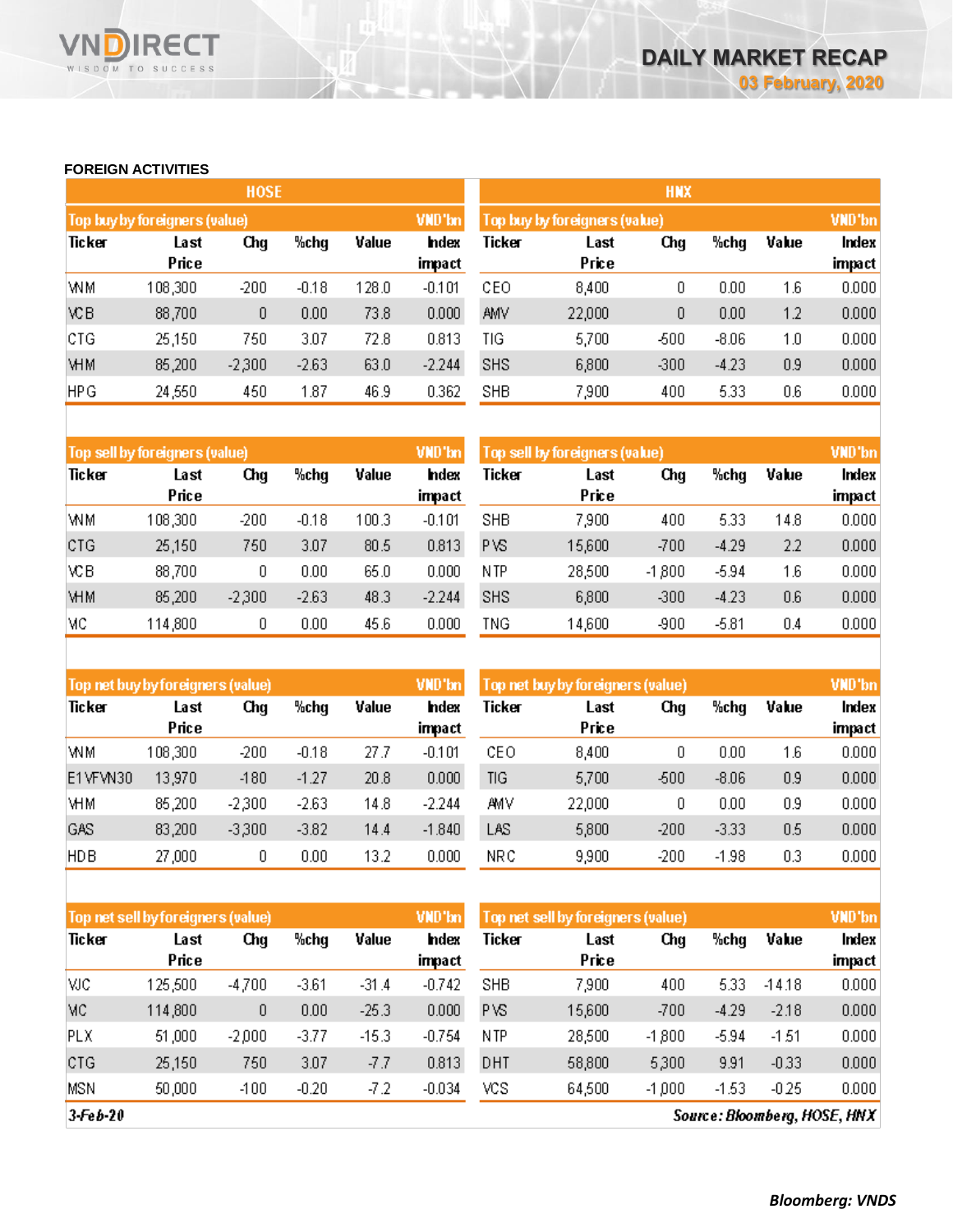# **TOP 60 MARKET CAP STOCKS SNAPSHOT ON HOSE**

**IRECT** 

WISDOM TO SUCCESS

VND

| No. Ticker             | <b>Price</b>     |                    | Price change (%)   |                    |                | Mkt. Cap Outs. Vol. Float ratio |             |             | Avail. Fil Ave. daily vol. | P/E          | P/B          | <b>ROE</b>   | ROA           |
|------------------------|------------------|--------------------|--------------------|--------------------|----------------|---------------------------------|-------------|-------------|----------------------------|--------------|--------------|--------------|---------------|
|                        | <b>VND</b>       | 1M                 | 3M                 | 6M                 | <b>US\$mln</b> | <b>MIn'shs</b>                  | %           |             | $% (30 days-shs)$          | $\pmb{\chi}$ | $\pmb{\chi}$ | $\%$         | $\frac{9}{6}$ |
| 1 VIC VM               | 114,800          | $-0.4$             | $-6.3$             | $-6.3$             | 16,692         | 3,382                           | 23.6        | 22.0        | 417,018                    | 50.6         | 5.1          | 11.7         | 2.2           |
| 2 VCB VM               | 88,700           | $-1.3$             | $-0.1$             | 12.1               | 14,142         | 3,709                           | 25.2        | 6.2         | 912,205                    | 17.7         | 3.8          | 25.1         | 1.6           |
| 3 VHM VM               | 85,200           | 0.0                | $-10.5$            | $-5.5$             | 12,048         | 3,290                           | 29.1        | 34.0        | 733,027                    | 13.4         | 5.1          | 43.1         | 13.4          |
| 4 BID VM               | 53,500           | 14.6               | 30.5               | 49.4               | 9,250          | 4,022                           | 18.8        | 11.9        | 936,085                    | 22.3         | 2.9          | 13.5         | 0.6           |
| 5 VNM VM               | 108,300          | $-8.5$             | $-18.2$            | $-12.7$            | 8,107          | 1,741                           | 46.2        | 41.2        | 752,559                    | 19.8         | 6.9          | 35.8         | 25.8          |
| 6 GAS VM               | 83,200           | $-12.2$            | $-20.4$            | $-21.5$            | 6,845          | 1,914                           | 4.2         | 45.4        | 261,117                    | 13.6         | 3.3          | 25.5         | 19.1          |
| 7 SAB VM               | 208,900          | $-7.0$             | $-19.7$            | $-25.4$            | 5,759          | 641                             | 10.4        | 36.6        | 28,207                     | 27.9         | 7.1          | 29.9         | 20.5          |
| 8 CTG VM               | 25,150           | 18.1               | 12.8               | 23.6               | 4,025          | 3,723                           | 35.5        | 0.3         | 4,850,394                  | 9.9          | 1.2          | 13.1         | 0.8           |
| 9 TCB VM               | 21,450           | $-9.3$             | $-9.7$             | 4.4                | 3,227          | 3,500                           | 79.7        | 0.0         | 1,948,218                  | 7.4          | 1.2          | 17.8         | 2.9           |
| 10 VRE VM              | 30,200           | $-12.7$            | $-13.8$            | $-16.7$            | 2,950          | 2,272                           | 39.7        | 16.1        | 1,158,520                  | 24.7         | 2.5          | 8.8          | 6.3           |
| 11 HPG VM              | 24,550           | 1.7                | 12.1               | 9.4                | 2,914          | 2,761                           | 52.3        | 10.3        | 6,227,721                  | 9.5          | 1.5          | 17.4         | 8.8           |
| 12 VJC VM              | 125,500          | $-15.2$            | $-13.7$<br>$-14.1$ | $-5.2$             | 2,826          | 524                             | 46.4        | 10.5        | 423,238                    | 15.9         | 4.8<br>2.8   | 43.3<br>19.5 | 15.1          |
| 13 PLX VM<br>14 MSN VM | 51,000<br>50,000 | $-10.7$<br>$-13.0$ | $-33.9$            | $-21.5$<br>$-36.7$ | 2,611<br>2,512 | 1,191<br>1,169                  | 8.9<br>25.8 | 6.6<br>9.8  | 221,056<br>889,435         | 14.6<br>10.5 | 1.4          | 15.4         | 6.7<br>6.9    |
| 15 VPB VM              | 22,600           | 10.8               | 5.1                | 18.6               | 2,368          | 2,438                           | 72.7        | 0.1         | 2,231,180                  | 6.7          | 1.3          | 21.5         | 2.4           |
| 16 NVL VM              | 56,000           | 0.0                | $-5.1$             | $-6.8$             | 2,334          | 970                             | 24.5        | 31.6        | 328,040                    | 15.7         | 2.5          | 15.5         | 4.3           |
| 17 MWG VM              | 108,800          | $-5.6$             | $-13.1$            | 0.7                | 2,120          | 453                             | 92.7        | 0.0         | 605,301                    | 12.6         | 4.0          | 36.3         | 11.0          |
| 18 MBB VM              | 20,350           | $-4.2$             | $-11.3$            | 0.1                | 2,034          | 2,326                           | 77.6        | 0.0         | 4,130,490                  | 5.8          | 1.2          | 21.8         | 2.0           |
| 19 BVHVM               | 55,600           | $-19.0$            | $-24.9$            | $-33.0$            | 1,774          | 742                             | 31.9        | 19.5        | 197,070                    | 35.8         | 2.5          | 8.7          | 1.2           |
| 20 HVN VM              | 27,000           | $-20.8$            | $-26.0$            | $-32.5$            | 1,646          | 1,418                           | 3.9         | 19.9        | 260,141                    | 16.5         | 2.1          | 13.4         | 2.7           |
| 21 FPT VM              | 51,500           | $-10.6$            | $-12.0$            | 5.5                | 1,502          | 678                             | 75.4        | 0.0         | 1,539,875                  | 12.2         | 2.6          | 24.9         | 10.5          |
| 22 HDB VM              | 27,000           | $-2.0$             | $-7.8$             | 3.6                | 1,117          | 963                             | 72.1        | 6.7         | 1,462,509                  | 7.3          | 1.7          | 19.1         | 1.4           |
| 23 POW VM              | 9,990            | $-14.6$            | $-26.3$            | $-28.6$            | 1,006          | 2,342                           | 87.9        | 35.6        | 1,905,709                  | 9.4          | 1.0          | 7.8          | 3.2           |
| 24 EIB VM              | 17,700           | 2.6                | 7.3                | $-0.3$             | 935            | 1,229                           | 94.0        | 0.0         | 120,517                    | 25.1         | 1.4          | 4.1          | 0.4           |
| 25 PNJ VM              | 82,800           | $-4.6$             | $-0.6$             | 3.0                | 802            | 225                             | 72.8        | 0.0         | 716,194                    | 15.5         | 4.1          | 28.6         | 15.8          |
| 26 STB VM              | 10,250           | 0.5                | $-6.0$             | $-3.3$             | 795            | 1,804                           | 96.2        | 11.5        | 3,649,286                  | 7.5          | 0.7          | 9.6          | 0.6           |
| 27 TPB VM              | 20,750           | $-3.5$             | $-7.6$             | $-6.3$             | 737            | 827                             | 53.8        | 0.0         | 135,399                    | 5.6          | 1.3          | 26.1         | 2.1           |
| 28 HNG VM              | 13,500           | $-4.9$             | $-8.8$             | $-22.9$            | 643            | 1,109                           | 16.7        | 48.6        | 211,097                    | <b>N/A</b>   | 1.4          | $-20.6$      | $-8.0$        |
| 29 TCH VM              | 40,900           | 21.4               | 75.5               | 82.2               | 621            | 353                             | 50.0        | 41.8        | 1,276,481                  | 25.5         | 3.2          | 12.9         | 8.0           |
| 30 BHN VM              | 61,400           | $-21.3$            | $-19.2$            | $-34.7$            | 612            | 232                             | 0.9         | 31.4        | 1,903                      | 25.8         | 3.2          | 10.9         | 5.2           |
| 31 KDH VM              | 24,700           | $-6.4$             | $-5.0$             | 7.9                | 578            | 544                             | 74.5        | 4.4         | 246,477                    | 14.6         | 1.8          | 12.6         | 7.8           |
| 32 DHG VM              | 102,600          | 12.5               | 10.9               | 8.0                | 577            | 131                             | 5.6         | 45.6        | 25,425                     | 22.0         | 4.0          | 18.8         | 15.2          |
| 33 SBT VM              | 18,000           | $-3.2$             | $-4.0$             | 7.1                | 454            | 587                             | 20.1        | 93.7        | 1,268,102                  | 35.5         | 1.5          | 3.5          | 1.5           |
| 34 REE VM              | 33,500           | $-8.2$             | $-11.0$            | 1.5                | 446            | 310                             | 55.9        | 0.0         | 687,849                    | 6.3          | 1.0          | 16.6         | 9.3           |
| 35 GEX VM              | 19,200           | 0.0                | $-8.6$             | $-2.7$             | 403            | 488                             | 84.5        | 33.5        | 613,970                    | 12.6         | 1.6          | 19.1         | 6.1           |
| 36 SSIVM               | 17,050           | $-6.6$             | $-20.7$            | $-26.0$            | 380            | 518                             | 83.8        | 44.8        | 1,442,776                  | 10.0         | 0.9          | 9.4          | 3.7           |
| 37 PDR VM              | 26,050           | 2.6                | 0.2                | $-4.2$             | 367            | 328                             | 37.2        | 44.4        | 688,992                    | 9.8          | 2.0          | 22.5         | 7.0           |
| 38 PPC VM              | 24,900           | $-2.5$             | $-5.0$             | $-1.0$             | 343            | 321                             | 24.6        | 32.7        | 186,322                    | 6.3          | 1.3          | 17.2         | 13.5          |
| 39 VGC VM              | 17,300           | $-3.9$             | $-8.5$             | $-9.4$             | 333<br>327     | 448<br>193                      | 12.3<br>0.6 | 35.6        | 167,156                    | 11.9<br>21.2 | $1.2$<br>2.5 | 10.1<br>12.7 | 3.6           |
| 40 LGC VM<br>41 KBC VM | 39,500<br>14,600 | $-6.0$<br>$-4.6$   | $-1.3$<br>0.3      | 0.1<br>$-4.3$      | 295            | 470                             | 71.4        | 4.0<br>22.8 | 71<br>2,864,313            | 8.0          | 0.7          | 8.4          | 3.5<br>4.4    |
| 42 VPIVM               | 42,050           | $-0.8$             | $-0.4$             | 0.1                | 289            | 160                             | 100.0       | 43.0        | 301,767                    | 14.0         | 3.0          | 20.6         | 8.1           |
| 43 NLG VM              | 25,800           | $-4.4$             | $-10.3$            | $-9.9$             | 277            | 250                             | 62.1        | 0.0         | 396,283                    | 6.9          | 1.3          | 18.7         | 9.4           |
| 44 CII VM              | 24,250           | 5.0                | $-1.0$             | 11.2               | 258            | 248                             | 81.8        | 19.0        | 382,656                    | 13.9         | 1.1          | 8.8          | 1.9           |
| 45 SCS VM              | 118,900          | $-0.4$             | $-21.0$            | $-24.3$            | 257            | 50                              | 98.7        | 27.9        | 21,137                     | 11.9         | 7.3          | 46.6         | 42.4          |
| 46 VHC VM              | 32,500           | $-15.1$            | $-20.2$            | $-27.0$            | 254            | 182                             | 50.1        | 0.0         | 126,482                    | 5.1          | 1.2          | 26.3         | 18.3          |
| 47 HCM VM              | 18,650           | $-12.0$            | $-22.0$            | $-11.4$            | 245            | 306                             | 22.2        | 43.7        | 854,392                    | 13.1         | 1.3          | 11.7         | 6.8           |
| 48 DXG VM              | 10,850           | $-21.9$            | $-29.5$            | $-21.6$            | 243            | 519                             | 83.9        | 3.8         | 1,442,890                  | 3.8          | 0.8          | 20.3         | 7.2           |
| 49 GMD VM              | 18,950           | $-16.7$            | $-29.0$            | $-27.1$            | 242            | 297                             | 81.0        | 0.0         | 335,863                    | 11.9         | 0.9          | 9.7          | 6.2           |
| 50 NT2 VM              | 18,700           | $-12.8$            | $-19.0$            | $-25.2$            | 231            | 288                             | 32.3        | 30.6        | 206,657                    | 7.3          | 1.3          | 19.1         | 9.3           |
| 51 HT1 VM              | 13,900           | $-4.8$             | $-17.8$            | $-10.6$            | 228            | 382                             | 99.9        | 42.5        | 84,005                     | 7.1          | 0.9          | 13.8         | 6.9           |
| 52 HPX VM              | 26,400           | $-0.4$             | 0.2                | $-0.4$             | 227            | 200                             | 90.3        | 35.2        | 271,271                    | 11.9         | 2.1          | 19.3         | 6.4           |
| 53 PVD VM              | 12,500           | $-17.8$            | $-23.8$            | $-22.8$            | 226            | 421                             | 49.5        | 30.4        | 2,433,993                  | 35.7         | 0.4          | 1.4          | 0.9           |
| 54 GEG VM              | 25,050           | $-5.1$             | $-10.2$            | <b>N/A</b>         | 220            | 204                             | 58.6        | 12.3        | 445,410                    | 21.6         | 2.2          | 7.8          | 4.8           |
| 55 VCF VM              | 190,000          | 4.9                | 3.3                | 7.6                | 217            | 27                              | 1.5         | 48.4        | 303                        | 8.1          | 4.2          | 52.3         | 32.2          |
| 56 ROS VM              | 8,680            | $-42.7$            | $-65.6$            | $-68.4$            | 212            | 568                             | 43.3        | 45.0        | 15,578,980                 | 27.6         | 0.8          | 3.0          | 1.7           |
| 57 PAN VM              | 22,000           | $-1.8$             | $-5.8$             | $-9.2$             | 205            | 216                             | 78.4        | 4.8         | 32,592                     | 18.0         | 1.3          | 9.4          | 3.5           |
| 58 PHR VM              | 34,100           | $-15.4$            | $-41.9$            | $-53.9$            | 199            | 135                             | 32.5        | 43.1        | 451,083                    | 9.4          | 1.5          | 28.8         | 16.2          |
| 59 VSHVM               | 22,000           | $-0.9$             | 14.6               | 15.8               | 195            | 206                             | 57.8        | 36.2        | 16,978                     | 30.0         | 1.5          | 4.5          | 1.7           |
| 60 VCI VM              | 26,800           | $-7.6$             | $-23.4$            | $-19.3$            | 189            | 164                             | 62.2        | 64.0        | 39,156                     | 6.4          | 1.1          | 18.0         | 10.1          |